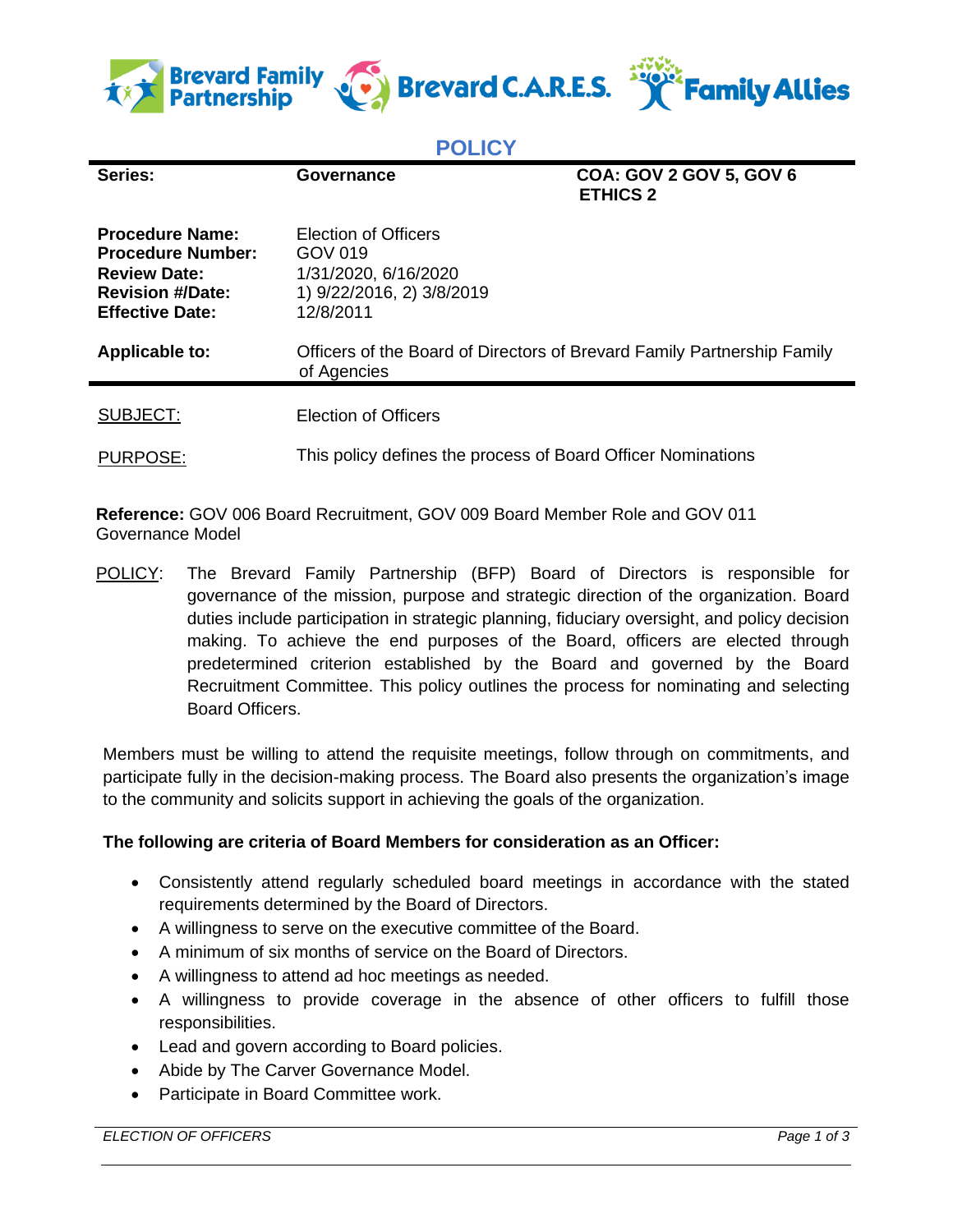

- Become informed about the policies and programs of Brevard Family Partnership and the Family of Agencies.
- To the greatest extent possible, participate in fundraising activities and special events sponsored by Brevard Family Partnership and the Family of Agencies.
- Act as an informed advocate of Brevard Family Partnership.

## **Officer Identification Process:**

Annually, in advance of the Annual Business Meeting, the Board Recruitment Committee Chair will review the term limits of Board members.

Members whose terms are up will be informed in writing prior to the Annual meeting and will be recognized for their contributions and service to BFP at the Annual meeting.

The Board Recruitment Committee Chair will present the members whose terms are concluded at the Annual meeting.

In advance of the Annual meeting, the Board Recruitment Committee Chair will review the remaining members in accordance with the predetermined criteria (noted above) for consideration of nomination to an officer role.

It is the intent that as members are identified, approved, and accept officer positions on the Board that there will be a continuity of knowledge and service to sustain the board as new members join and others exit.

To that end, in a succession planning approach, it is intended that those who serve in the Treasurer position will ordinarily be nominated to move to the Vice Chair and ultimately Chair roles when these become vacant. When in these officer positions, the current officer has the right of first refusal for the next officer position. And if the officer cannot or is unwilling to assume the next officer position, the officer should inform the Committee as soon as possible. Then the committee will propose alternate officers or members of the board to be considered or nominated and approved by the board.

Those members under consideration for Board officer positions will be contacted by the Board Liaison or CEO to ascertain their availability, willingness, and interest in serving. During these conversations, continuity of officer service will be discussed among other responsibilities to ensure there is clear understanding of the initial and subsequent roles.

Once screened, determined available and willing to serve, the proposed slate of officers will be presented to the Board by the Board Recruitment Committee Chair at the Annual meeting.